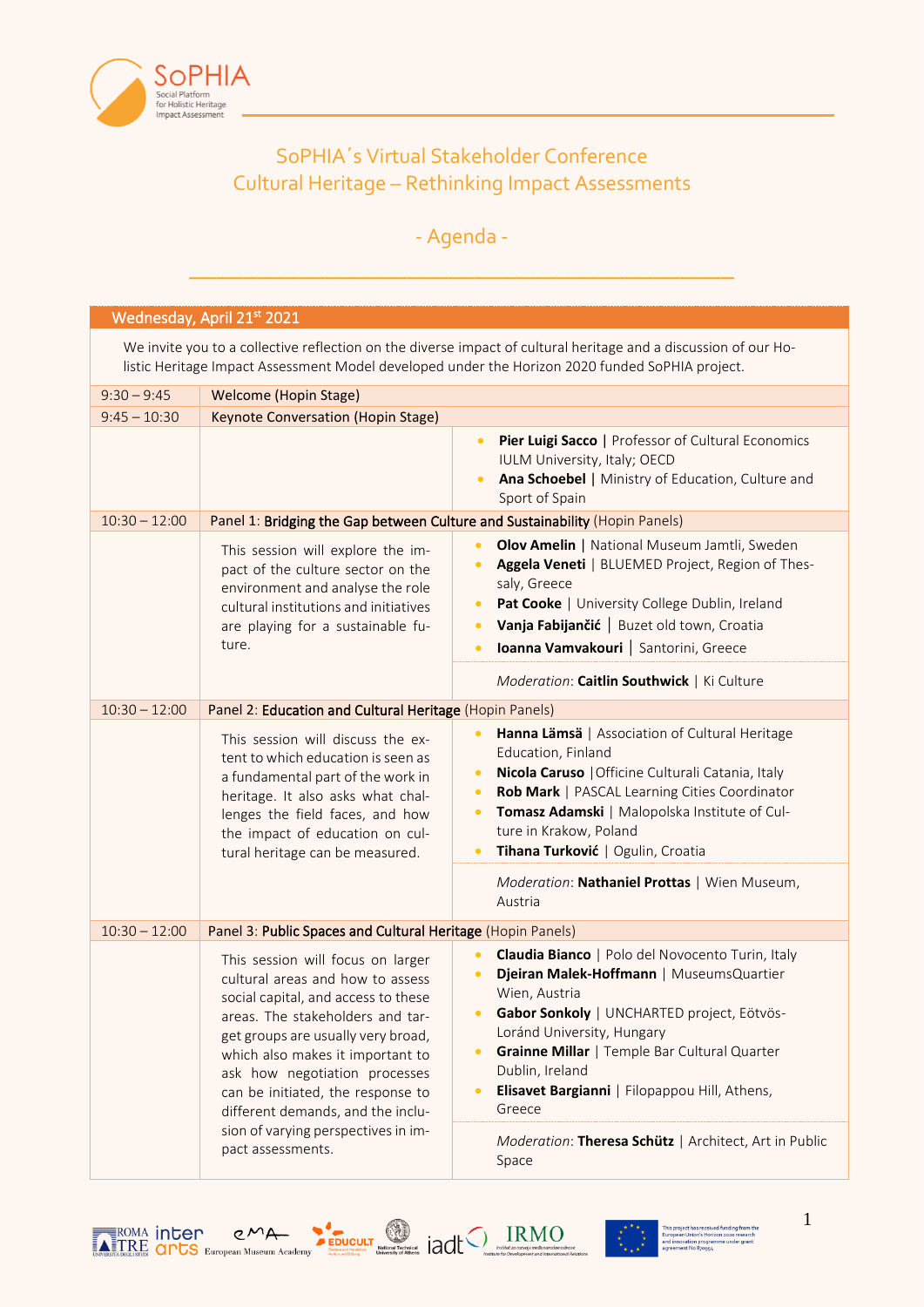

| $12:00 - 12:45$ | Break & Virtual Networking Lounge (Hopin Networking)                                                                                                                                                                                                                                                                                                                                                |                                                                                                                                                                                                                                                                                                                                                                                                                |  |
|-----------------|-----------------------------------------------------------------------------------------------------------------------------------------------------------------------------------------------------------------------------------------------------------------------------------------------------------------------------------------------------------------------------------------------------|----------------------------------------------------------------------------------------------------------------------------------------------------------------------------------------------------------------------------------------------------------------------------------------------------------------------------------------------------------------------------------------------------------------|--|
| $12:45 - 13:00$ | Artistic Intervention by Elif Duygu   poetry slam artist (Hopin Stage)                                                                                                                                                                                                                                                                                                                              |                                                                                                                                                                                                                                                                                                                                                                                                                |  |
| $13:00 - 14:30$ | Panel 4: Assessing European Capitals of Culture (Hopin Panels)                                                                                                                                                                                                                                                                                                                                      |                                                                                                                                                                                                                                                                                                                                                                                                                |  |
|                 | ECOC standards of evaluation and<br>monitoring, defined by the Euro-<br>pean Union, are sophisticated in<br>nature, with no comparable prin-<br>ciples of assessment in cultural<br>programs. The panel in this ses-<br>sion will broach the opportunities<br>and challenges of these unique<br>assessments, through discussions<br>with representatives from various<br>former and upcoming ECOCs. | Angeliki Lampiri   Elevsis 2023, Greece<br>$\bullet$<br>Lazar Jovanov   Novi Sad 2021, Serbia<br>$\bullet$<br>Penny Mills   Galway 2020, Ireland<br>$\bullet$<br>Rosella Tarantino   Matera 2019, Italy<br>$\bullet$                                                                                                                                                                                           |  |
|                 |                                                                                                                                                                                                                                                                                                                                                                                                     | Moderation: Beatriz Garcia   University of Liver-<br>pool                                                                                                                                                                                                                                                                                                                                                      |  |
| $13:00 - 14:30$ | Panel 5: Placing Dissonant Heritage within European Cultural Heritage Narratives (Hopin Panels)                                                                                                                                                                                                                                                                                                     |                                                                                                                                                                                                                                                                                                                                                                                                                |  |
| history.        | In the recent past, a growing em-<br>phasis of EU cultural policy on<br>cultural heritage has been wit-<br>nessed. This session will explore<br>how Europe's dissonant past is<br>placed within its cultural heritage                                                                                                                                                                               | Martha Keil   Institute for Jewish History, Austria<br>$\bullet$<br>Jan Ifversen   University of Aarhus, Denmark<br>$\bullet$<br>Tuuli Lähdismäki   University of Jyväskylä, Fin-<br>land<br>Visnja Kisic   University of Arts, Belgrade, Serbia                                                                                                                                                               |  |
|                 | narratives, and what step can be<br>taken to facilitate Europe's rela-<br>tionship with its uncomfortable                                                                                                                                                                                                                                                                                           | Moderation: Erminia Sciacchitano   Cabinet of<br>the Italian Minister of Cultural Heritage                                                                                                                                                                                                                                                                                                                     |  |
| $13:00 - 14:30$ | Panel 6: Over-tourism and the City (Hopin Panels)                                                                                                                                                                                                                                                                                                                                                   |                                                                                                                                                                                                                                                                                                                                                                                                                |  |
|                 | This session aims to deconstruct<br>the phenomenon of over-tourism<br>and its impact on the urban fab-<br>ric and its heritage value(s). Pan-<br>elists will also discuss strategies<br>to deal with urban centres af-<br>fected by the rising traffic of<br>tourists.                                                                                                                              | Eva García Chueca   Global Cities Programme at<br>$\bullet$<br>the Barcelona Centre for International Affairs,<br>Spain<br>Dubravko Bačić   University of Zagreb, Faculty of<br>$\bullet$<br>Architecture, Croatia<br>Giacomo Maria Salerno   University La Sapienza<br>Rome, Italy<br>Nikos Delendas ELLINIKI ETAIRIA-Society for the<br>Environment and Cultural Heritage-Local Branch,<br>Santorini, Greece |  |
|                 |                                                                                                                                                                                                                                                                                                                                                                                                     | Moderation: Evinc Dogan   Bogazici University, Turkey                                                                                                                                                                                                                                                                                                                                                          |  |
| $14:30 - 14:45$ |                                                                                                                                                                                                                                                                                                                                                                                                     | Break & Virtual Networking Lounge (Hopin Networking)                                                                                                                                                                                                                                                                                                                                                           |  |
| $14:45 - 16:00$ | <b>Closing Session (Hopin Panels)</b>                                                                                                                                                                                                                                                                                                                                                               |                                                                                                                                                                                                                                                                                                                                                                                                                |  |
| $16:00 - 17:00$ |                                                                                                                                                                                                                                                                                                                                                                                                     | Guided online tour through  (Zoom)                                                                                                                                                                                                                                                                                                                                                                             |  |
|                 | MuseumsQuartier Wien (Vienna, Austria)<br>$\bullet$<br>Jewish Cemetery Währing (Vienna, Austria)<br>$\bullet$                                                                                                                                                                                                                                                                                       |                                                                                                                                                                                                                                                                                                                                                                                                                |  |







2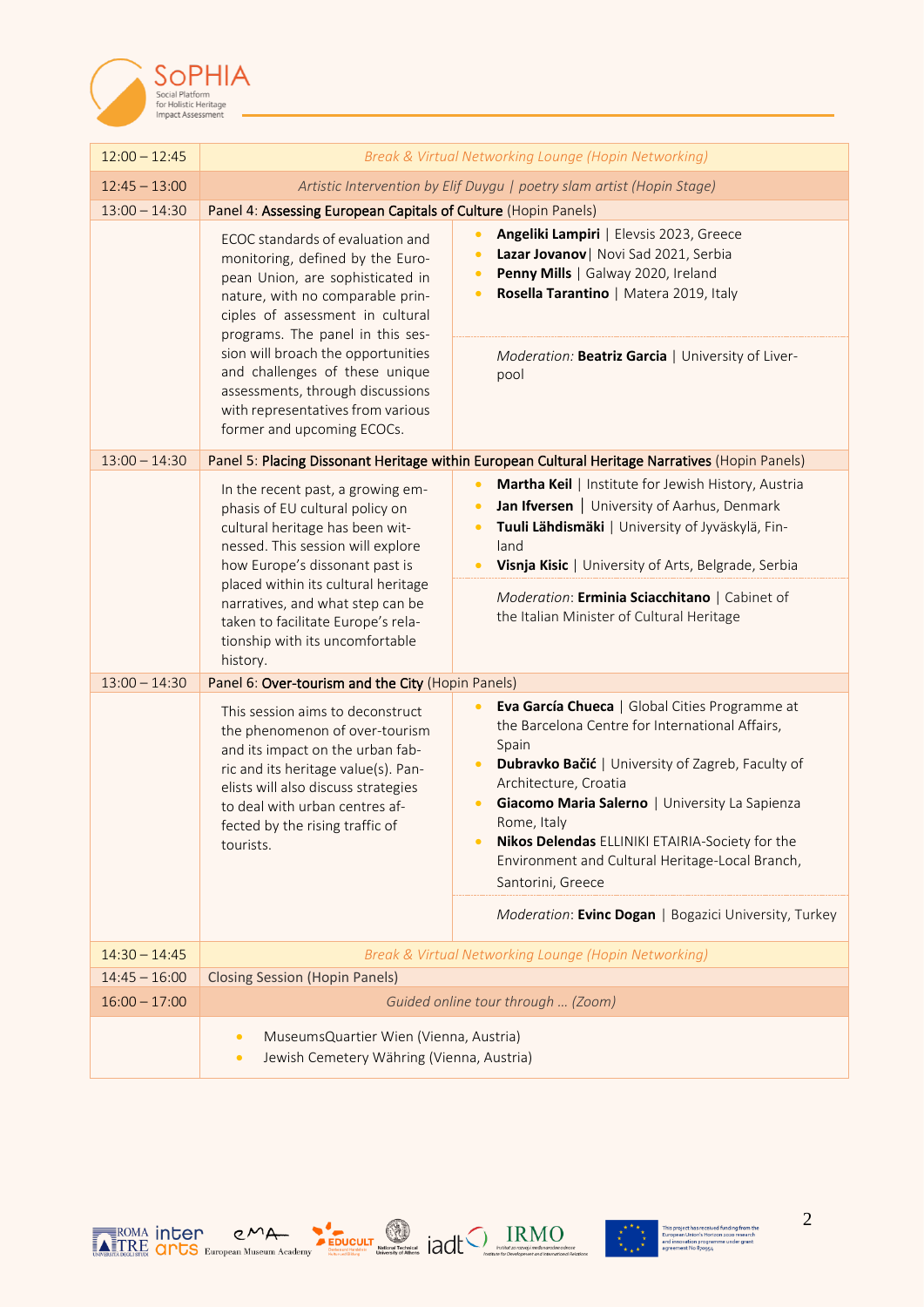

## Thursday, April 22<sup>nd</sup> 2021

Based on the discussions of the first conference day, the program of the second day focuses directly on the findings of the SoPHIA case studies and the discussion of the SoPHIA draft model.

The aim of the second day is to hold detailed discussions on cross-cutting issues and counter-effects of the impact of cultural heritage interventions. The discussion will take place in a virtual world café format, centered on six key topics that have been highlighted as capturing the overarching discrepancies between the social, economic, ecological and cultural impact of cultural heritage.

| $10:00 - 10:15$ | <b>Welcome (Hopin Stage)</b>                                                                                                                                                                                                                                                                                                                                                                                                                                                                                                                                                                                                                         |  |
|-----------------|------------------------------------------------------------------------------------------------------------------------------------------------------------------------------------------------------------------------------------------------------------------------------------------------------------------------------------------------------------------------------------------------------------------------------------------------------------------------------------------------------------------------------------------------------------------------------------------------------------------------------------------------------|--|
| $10:15 - 11:15$ | 1st and 2 <sup>nd</sup> round of the World Café (opportunity of rotating participation in 2 stations - 30 min. per                                                                                                                                                                                                                                                                                                                                                                                                                                                                                                                                   |  |
|                 | station, Hopin Stations)                                                                                                                                                                                                                                                                                                                                                                                                                                                                                                                                                                                                                             |  |
|                 | Station 1: Protection - Climate, Resource Management and Green Economy in Cultural<br>$\bullet$<br><b>Heritage</b><br>The question of climate change, usage of resources and green economy in cultural<br>heritage interventions is an overarching concern with regards to its ecological, eco-<br>nomic, social and cultural aspects. In view of a holistic model for cultural heritage in-<br>terventions, this issue must be analysed in further detail. Potential ways, mecha-<br>nisms, and implication of the sustainable usage of resources for cultural heritage<br>sites/interventions will be discussed.                                   |  |
|                 | Station 2: Social Capital and Knowledge in Cultural Heritage<br>The social capital of cultural heritage strongly depends on who has access and how<br>access is enabled via educational activities, knowledge transfer, and partnerships<br>across disciplines, policies and communities. Challenges and opportunities for cul-<br>tural heritage in ensuring diversity in social capital and knowledge will be discussed.                                                                                                                                                                                                                           |  |
|                 | Station 3: Quality of Life and Infrastructure in Cultural Heritage<br>SoPHIA research has shown that the location and reachability (via public transport,<br>barrier-free access, etc.) of urban cultural heritage sites/interventions is an im-<br>portant prerequisite for the attractiveness of cultural heritage and it's potential with<br>regard to the quality of life. Challenges in terms of location, decentralization, reacha-<br>bility and attractiveness to various target groups will be discussed in order to define<br>this area of impact in more detail.                                                                          |  |
|                 | Station 4: Processes of Cultural Heritage Assessment<br>Continuous and longitudinal monitoring and assessment has many advantages for<br>the management of cultural heritage as well as for ensuring participation and a<br>multi-stakeholder perspective. The ECOC examples, however, also show how chal-<br>lenging it is to ensure such an approach of assessment. Furthermore, a multi-stake-<br>holder perspective and longitudinal approach in assessing cultural heritage also de-<br>pend on the resources available. The possibilities and mechanisms of how such ap-<br>proaches can be ensured despite these challenges will be explored. |  |
|                 | Station 5: Sense of Place - Identity, Memory and Narratives of Cultural Heritage<br>The narratives projected and told through cultural heritage contribute to identity<br>building, a sense of belonging and community. However, the importance of giving<br>room to different, potentially conflictual narratives from various communities has<br>been underlined often, including in the SoPHIA case studies. Ways of grasping a vari-<br>ety of narratives, communicating and reflecting them through cultural heritage will<br>be discussed in order to define this area of impact in more detail.                                               |  |